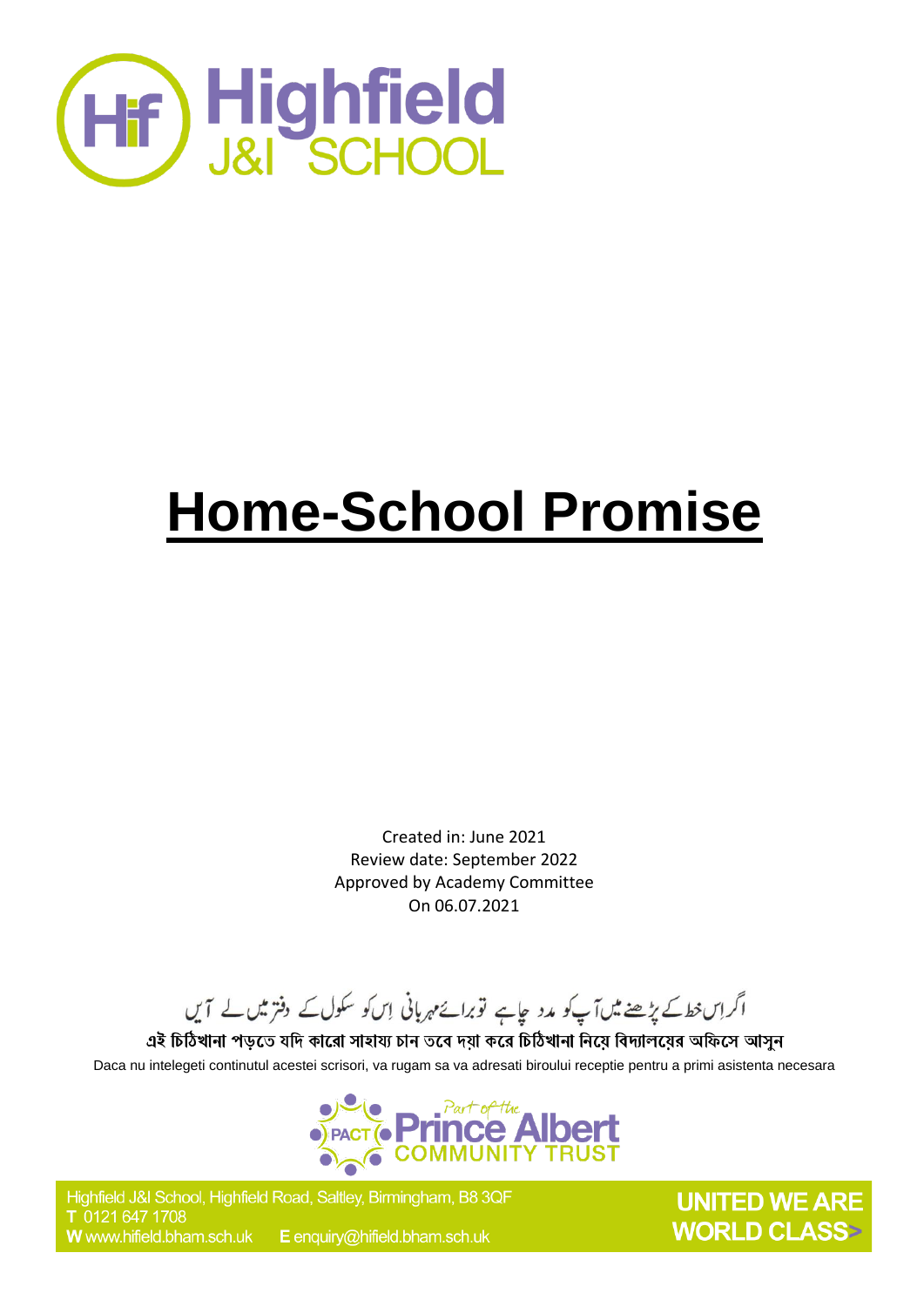## **Home School Agreement**

#### **The Highfield Pupil Promise**

I promise to:

- Try as hard as I can and ask for help if I need it
- Talk to an adult if I have any worries
- Read my books daily
- Do my homework and hand it in on time
- Wear the correct school uniform and bring any equipment I need for the day
- Follow the school rules and behave well
- Be responsible for my own actions
- Be polite and kind to everyone
- Take care of the environment, being considerate and respectful

Signed

Pupil Name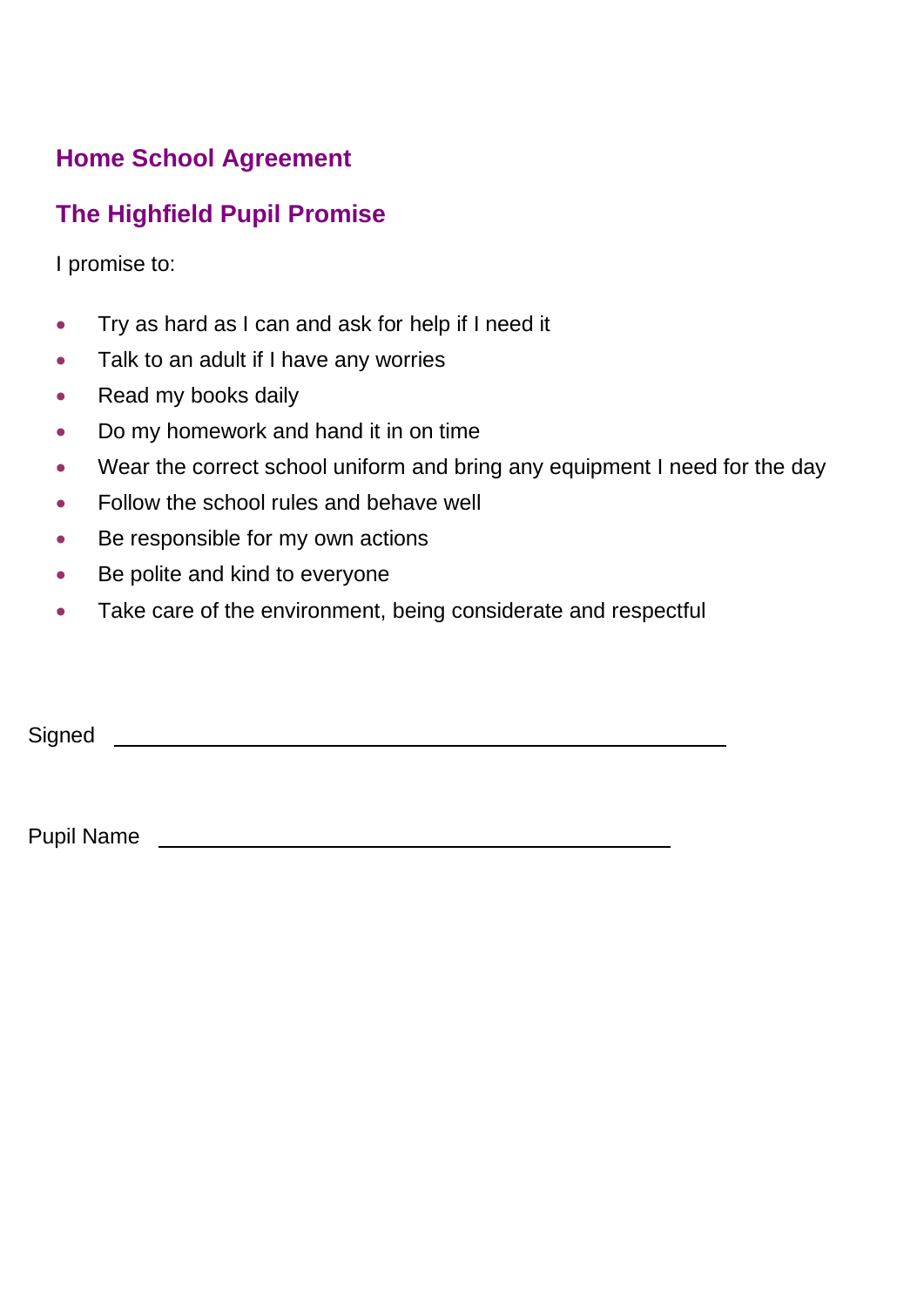#### **The Highfield Parent/Carers' Promise**

I promise to:

- Make sure my child attends school regularly and is on time
- Encourage my child to work hard, complete their homework and hand it in on time
- Ensure that someone at home will listen to my child read regularly (10 mins daily)
- Ensure that my child wears the correct school uniform, including PE kit.
- Collect my child on time after school
- Contact the school as soon as possible if my child is absent
- Attend meetings with my child's teacher and other staff
- Work with the school to try and make sure that my child behaves well
- Get in touch if there is any concerns or anything positive I would like to share
- Read all information sent home and reply to any school correspondence
- Ensure the school has an up to date contact telephone number and address
- Ensure that I am calm, polite and respectful to other parents, children and members of staff, treating everyone how I wish to be treated.

Signed Date

Parent/Carer
<br>
<u>Parent/Carer</u>